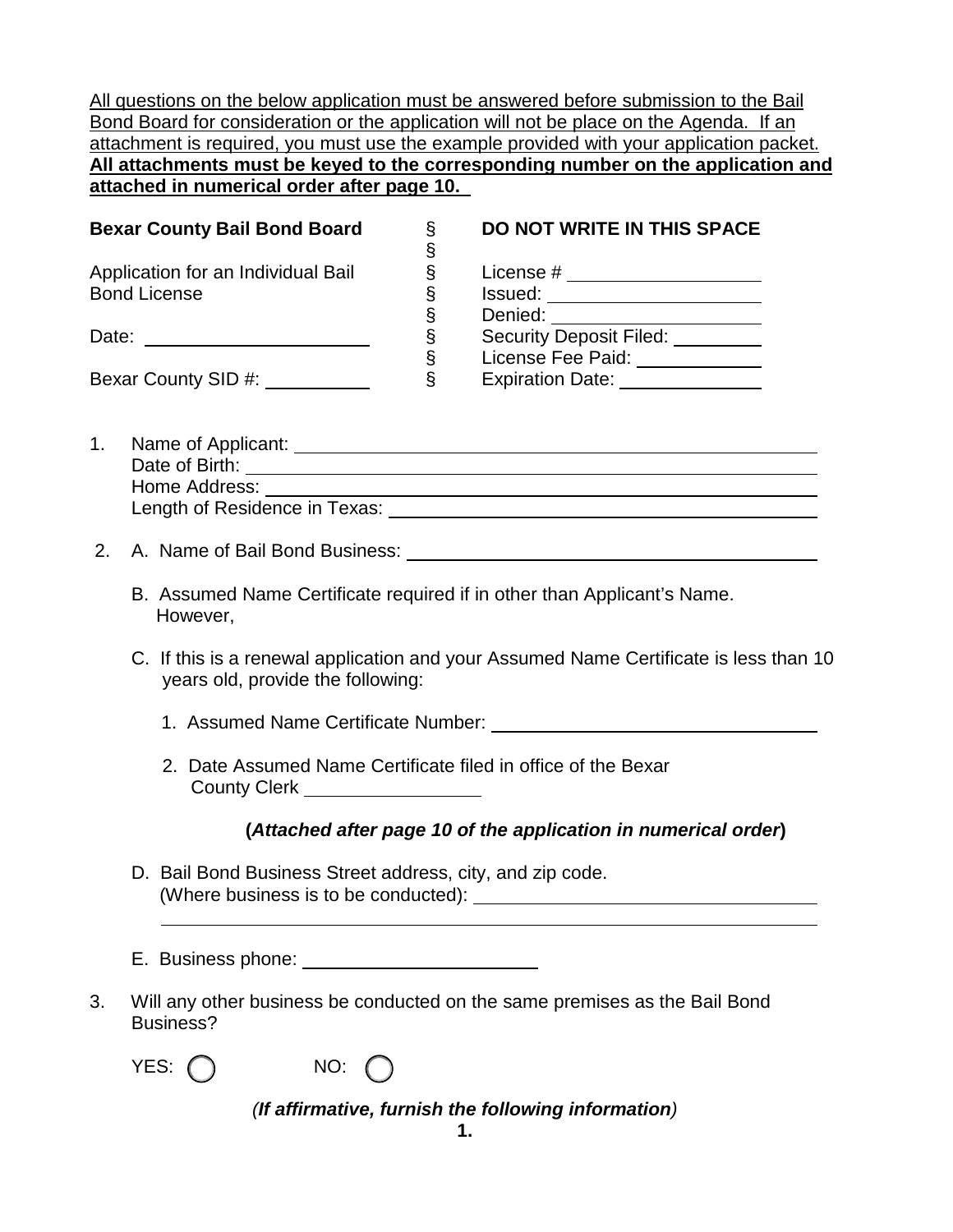Name of the Business: Nature of the Business: Nature of the Business:

*(Use separate sheet as necessary and attach after page 10 of the application in numerical order)* 

4. Are you presently delinquent in any court-appointed child support payments?

| YES $\bigcirc$ | NO <sub>o</sub> |
|----------------|-----------------|
|----------------|-----------------|

*(If affirmative, furnish the following information and attached after page 10 of the application in numerical order).*

5. Have you been directly or indirectly connected in any capacity with any Bail Bond Organization in Texas or elsewhere?

 *(If affirmative, furnish the following information and attached after page 10 of the application in numerical order).*

A. As an Individual Owner, Agent, Partner, Member, Officer, Director or Employee.

 $YES: \bigcap$  NO:  $\bigcap$ 

 B. Which had its Application for license refused by any Federal, State, County or Municipal Authority, or which withdrew such application to avoid a refusal, or which withdrew application by request, or which had its license or registration suspended, canceled or revoked by such authority.

YES: () NO:

 *(If affirmative, furnish dates, name of organization, and nature of your connection):* 

A. B.

**(***Use additional sheet as necessary and attach after page 10 of the application in numerical order).*

- 6. Employee Information:
	- A. Name: Date of Birth: Home street address: B. Name:  $\qquad \qquad$  Date of Birth:
		- Home street address: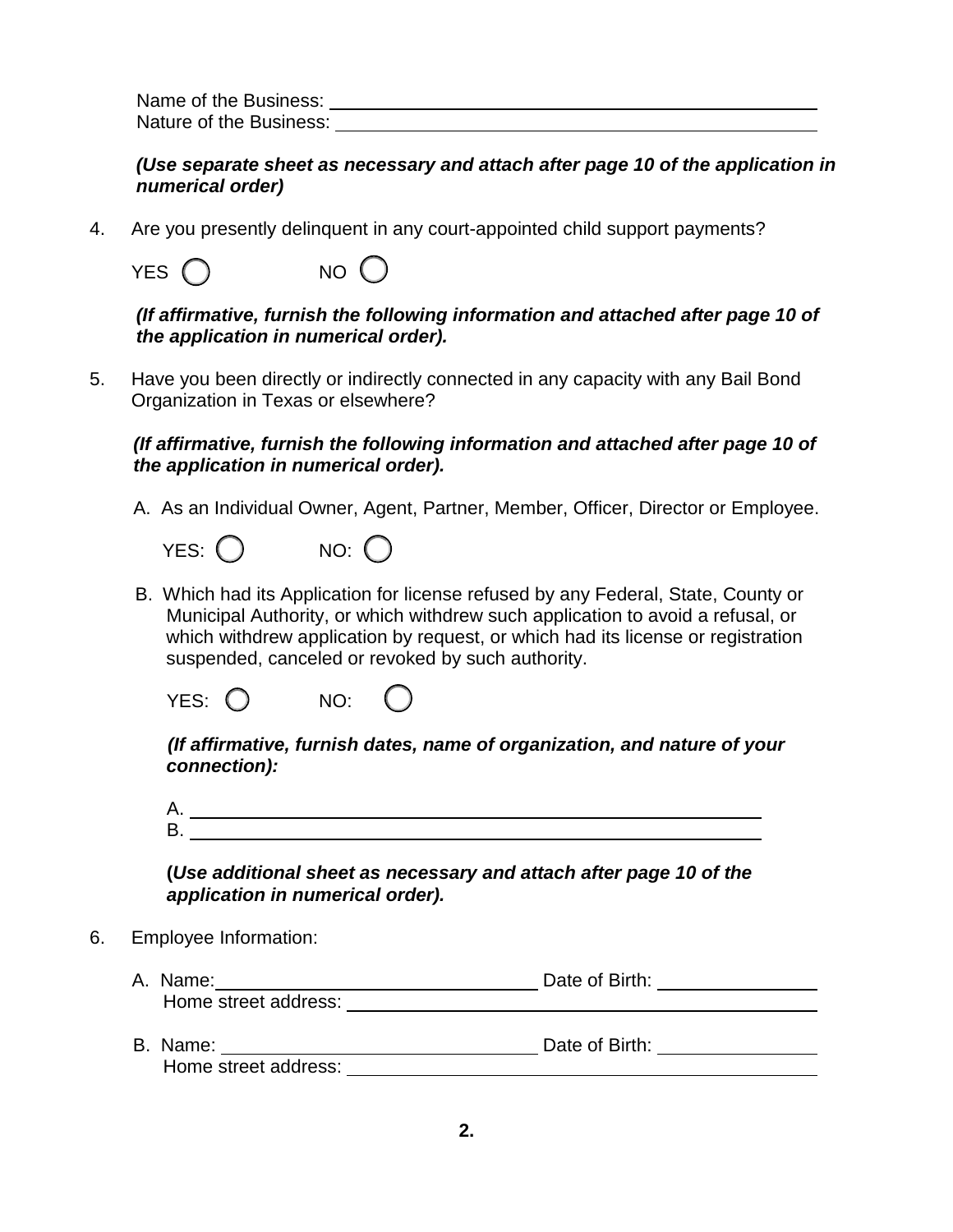| Home street address: <b>Manual Company of the Street and Street address:</b>                                       |
|--------------------------------------------------------------------------------------------------------------------|
| (Use separate sheet for additional employees and attached after page 10 of<br>the application in numerical order). |
| Are you involved in any civil litigation (other than Bail Bond Forfeitures) at this time?                          |
| (If affirmative, furnish the following information)                                                                |
| Cause Number:<br>Briefly describe the nature of such litigation: ________________________________                  |
|                                                                                                                    |
|                                                                                                                    |
|                                                                                                                    |

 *(Use additional sheet as necessary and attached after page 10 of the application in numerical order).*

8. Have you ever been, or has any Bail Bond Organizational with which you were associated as an Officer, Partner, Owner, Agent, Employee or otherwise, been involved in any voluntary or involuntary bankruptcy, receivership or insolvency proceedings?

YES:  $\bigcap$  NO:  $\bigcap$ 

# *(If affirmative, furnish the following information)*

| Name of Organization: |  |
|-----------------------|--|
| Cause Number:         |  |
| Nature of Litigation: |  |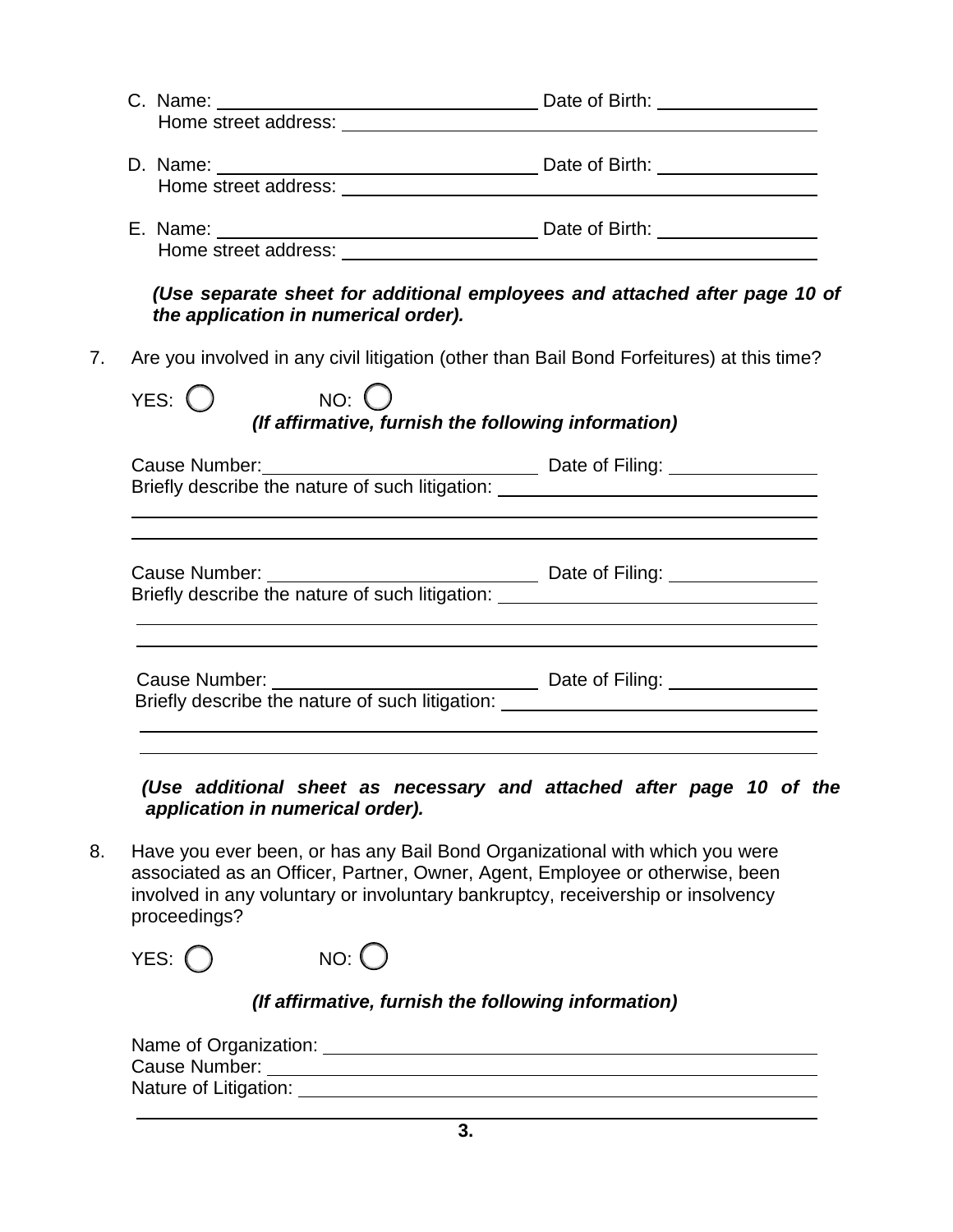9. Have you or any of your employees ever been convicted of a criminal offense other than for Traffic Violations?

| YES: $\bigcap$ | $NO:$ $\bigcap$                                 |  |
|----------------|-------------------------------------------------|--|
|                | (If affirmative, furnish the following details) |  |

| A. Name:         | Offense:                  |
|------------------|---------------------------|
| Date of Offense: | State in which convicted: |
| Cause no.        | Disposition:              |
| B. Name:         | Offense:                  |
| Date of Offense: | State in which convicted: |
| Cause no.        | Disposition:              |

#### *(Use additional sheet as necessary and attach after page 10 of the application in numerical order).*

10. Cash on hand in Banks, Savings and Loans, etc. on the first day of the month in which the application is made.

|          | Name of Institution                                                                                                                                                                                                                             | Address of Institution | <b>Type of Account</b> |
|----------|-------------------------------------------------------------------------------------------------------------------------------------------------------------------------------------------------------------------------------------------------|------------------------|------------------------|
| 1)       |                                                                                                                                                                                                                                                 |                        |                        |
| 2)<br>3) | the contract of the contract of the contract of the contract of the contract of                                                                                                                                                                 |                        |                        |
| 4)<br>5) | <u> 1989 - Johann Barnett, fransk konge og det forskellige og det forskellige og det forskellige og det forskellig</u><br><u> 1989 - Johann Barbara, martin a bhann an t-Alban an t-Alban an t-Alban an t-Alban an t-Alban an t-Alban an t-</u> |                        |                        |
|          | Names of Persons                                                                                                                                                                                                                                | Pledged Yes/No?        | Cash Balance           |
| 1)       |                                                                                                                                                                                                                                                 |                        |                        |
| 2)<br>3) |                                                                                                                                                                                                                                                 |                        |                        |
| 4)<br>5) |                                                                                                                                                                                                                                                 |                        |                        |
|          |                                                                                                                                                                                                                                                 |                        |                        |

I have no other cash on hand in Banks, Savings and Loan Associations or any other Institutions other than those listed here on:

11. List of Stocks and Bonds, United States and other Government Securities owned by Applicant.

| No. of Shares | <b>Issuing Company and Address</b> |
|---------------|------------------------------------|
|               |                                    |
|               |                                    |
|               |                                    |
|               |                                    |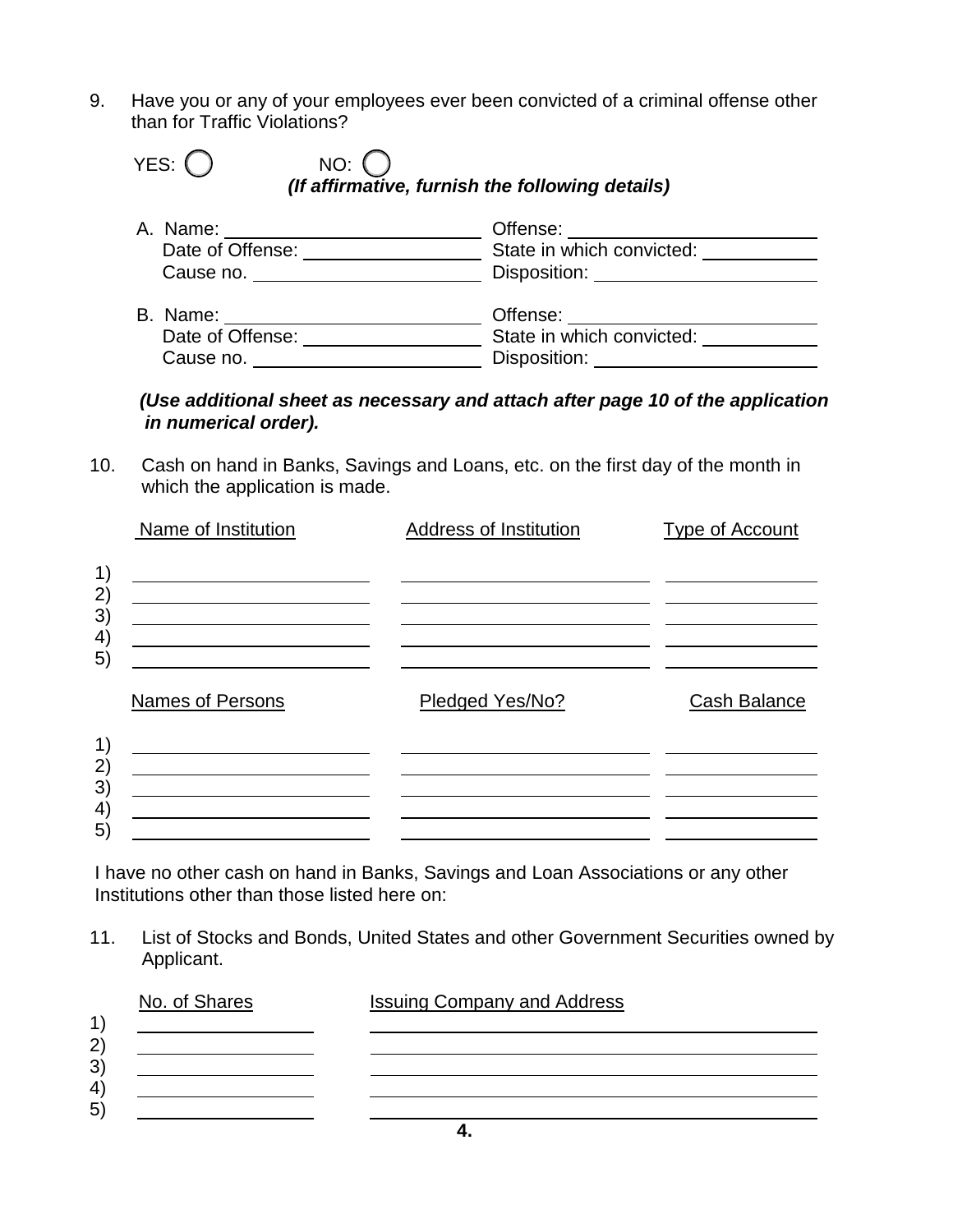# *(Use additional sheet as necessary and attached after page 10 of the application in numerical order).*

# 12. Life Insurance:

.

| YES: $\bigcirc$ | $NO:$ $O$ |
|-----------------|-----------|
|                 |           |

# *(If affirmative, furnish the following details)*

|                                                      | Person Insured |             | Insurance Company and address |
|------------------------------------------------------|----------------|-------------|-------------------------------|
| 1)<br>2)<br>3)<br>$\left( \frac{4}{2} \right)$       |                |             |                               |
| 5)                                                   | Policy #       | Beneficiary | Face Amount                   |
| 1)<br>2)<br>3)<br>$\left( \frac{4}{2} \right)$<br>5) |                |             |                               |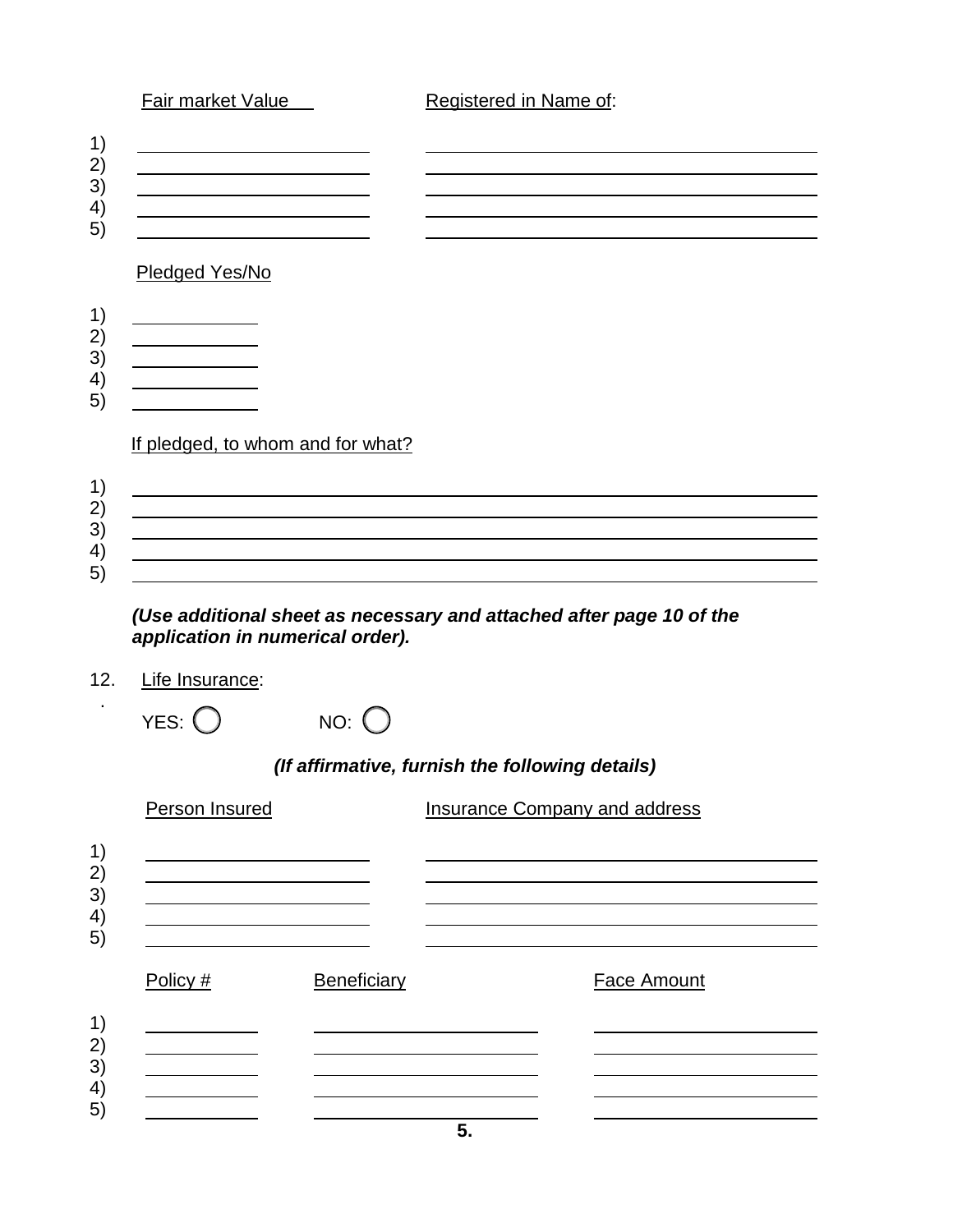Total Loans against Insurance Policy Policy Encumbrances (Yes/No) to Whom?

- 1) 2)
- 3) <u> 1980 - Johann Barbara, martin a</u>
- 4) 5)
- 13. Other Assets not exempt from forced sale: (i.e.: Motor Vehicles, Boats, Aircraft, Rental Property, Land, Stamp and Coin Collections, etc.)

| <b>Type of Asset</b>                     | <b>Location of Asset</b>           |  |
|------------------------------------------|------------------------------------|--|
|                                          |                                    |  |
| Cost<br><b>Present fair Market Value</b> | Any Encumbrances (Yes/No) to Whom? |  |
|                                          |                                    |  |

*application in numerical order).*

14. Is Applicant currently a party to any contract or any other type of Agreement that could result in the purchase of any or all of its assets?

| YES: $\bigcirc$ |  | $NO:$ $\bigcirc$ |  |
|-----------------|--|------------------|--|
|-----------------|--|------------------|--|

| (If affirmative, furnish the following details) |  |  |
|-------------------------------------------------|--|--|
|                                                 |  |  |

15. Does the Applicant have any Contractual Agreement, written, oral, and financial or otherwise, pertaining to Bail Bonds with any person licensed to practice law in the State of Texas or any relative of said person?

| $NO:$ $\bigcirc$ |
|------------------|
|                  |

# *(If affirmative, furnish the following details)*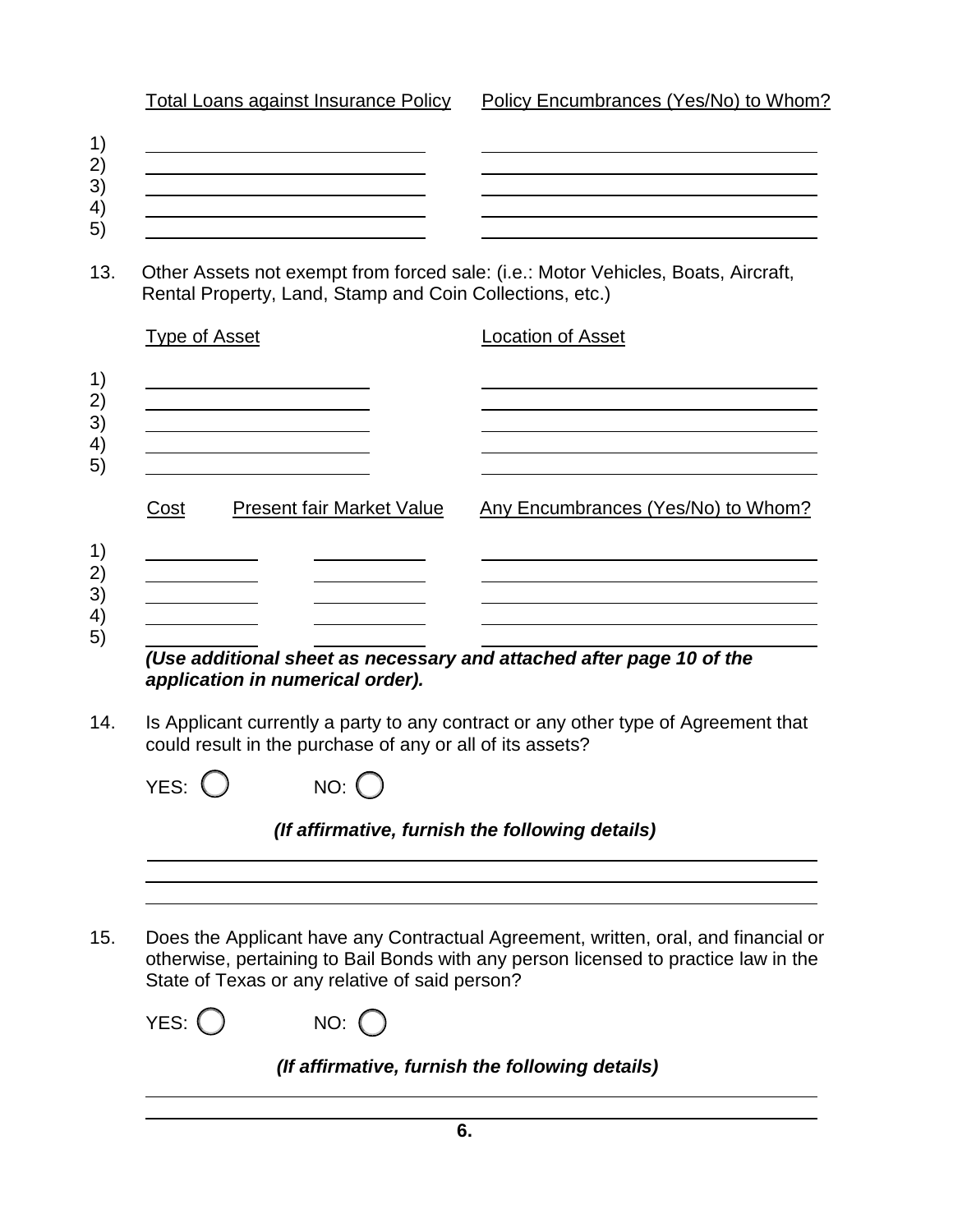16. Do you have any unsatisfied Judgments of any kind pending against you?

```
YES: O NO: O
```

| (If affirmative, furnish the following information) |                     |                  |                     |                       |  |
|-----------------------------------------------------|---------------------|------------------|---------------------|-----------------------|--|
| County                                              | <b>Cause Number</b> | Defendant's Name | Date of<br>Judgment | Amount of<br>Judgment |  |
| 1<br>$\mathbf{2}$                                   |                     |                  |                     |                       |  |
| 3 <sup>′</sup>                                      |                     |                  |                     |                       |  |
| $\overline{4}$<br>5)                                |                     |                  |                     |                       |  |

 *(Use separate sheet for additional judgments and attach after Page 10 of the application in numerical order)*

#### *The examples provided with your packet Must be used to complete the following requirements of the application.*

17. Provide a complete sworn financial statement covering all Business and Personal Finances.

#### (**Examples provided at Attachment A)**

- 18. This application must be accompanied by:
	- A. Letters of Recommendation (Obtain forms from Bail Bond Board Administrator) from at least three reputable persons who have known the applicant for at least three (3) years. Each letter shall recommend the applicant as having a reputation of Honesty, Trustfulness, Fair Dealing, Competency and recommend the License are granted. Letter requirements apply both to employees as well as Applicants/ Agents, and must have the signature printed name, address and telephone number of the person making the recommendation.

#### *(Board approved forms are available from the Bail Bond Board Administrator)*  **(Enclose as Attachment B and C)**

- B. If the Applicant has been licensed under Chapter 1704, Occupations Code, Sept. 1999, in any other County, the application shall be accompanied by a letter from each appropriate Bail Bond Board or Sheriff stating whether or not the Applicant is in Good Standing in that County. **(Enclose as Attachment D)**
- 19. Attach to the application a **CASHIER'S CHECK**, made payable to the Bexar County Clerk in the amount of Five Hundred Dollars (\$500.00) as an application fee. **(Enclose as Attachment E)**
- 20. Attach to the application two (2) passport type color photographs of the Applicant/ Agent and each employee who will process the giving or making of Bail Bonds.

# **(Enclose as Attachment F)**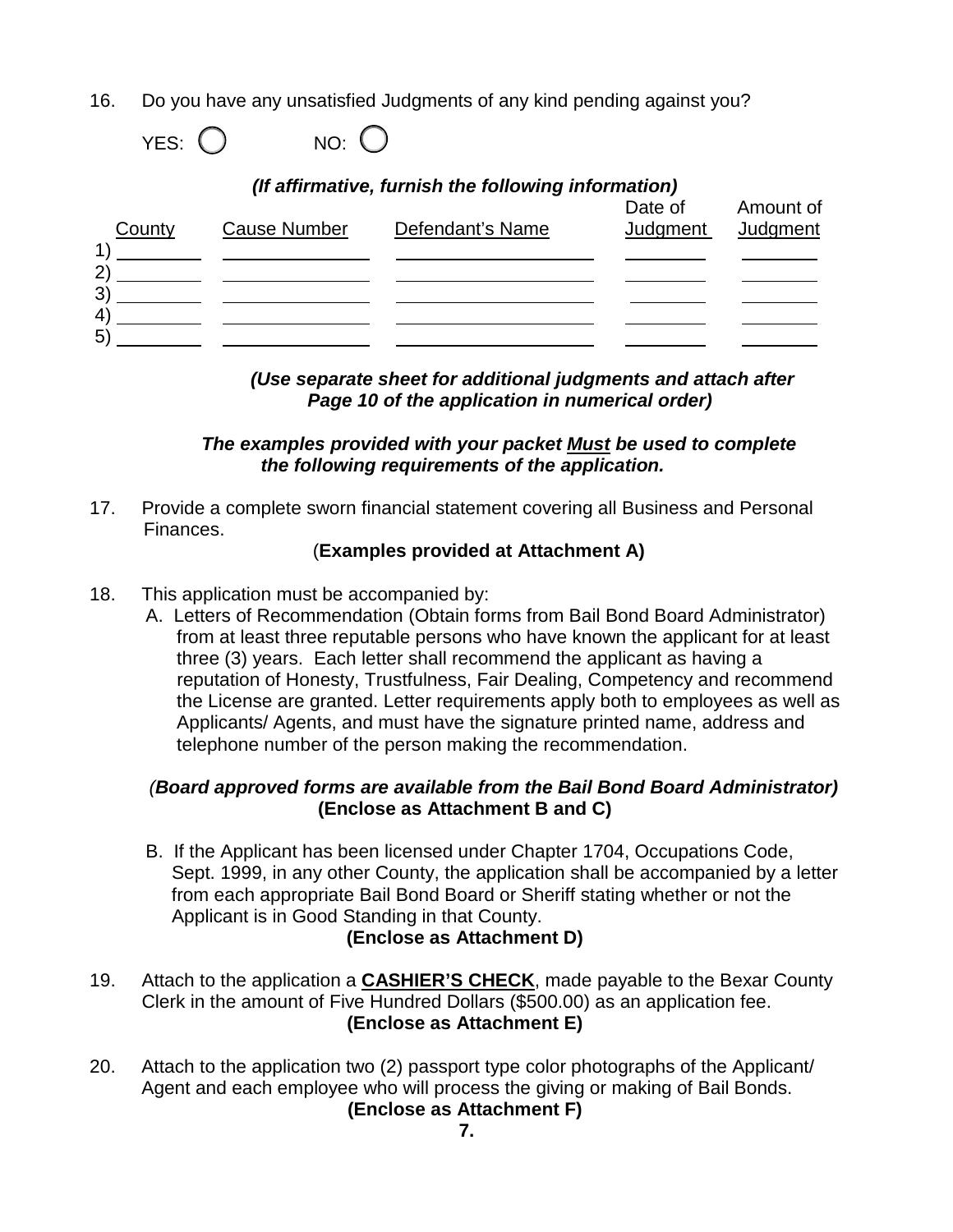21. Each Applicant or Employee of the Applicant who will process the giving or making of bail bonds shall have their fingerprints taken and a criminal background check run by the Texas Department of Public Safety. *(Instructions are available with the Bail Bond Board Administrator).* 

# (**Enclose as Attachment G)**

 (If this is a renewal application see Bail Bond Board Administrator 31 days prior to license expiration date)

22. List, each on a separate sheet, all non-exempt real estate owned by the applicant that the owned by the applicant that the applicant intends to convey in trust, to the state (Bexar County Bail Bond Board, Trustee) to secure payment of any obligations incurred by the Applicant in the bonding business.

# **(Example provided at attachment H)**

23. A. Current statements from each taxing unit with power to assess or collect taxes against the property indicating that there are no outstanding tax liens against the property.

# **(Example provided at attachment I)**

 B. The net value of the non-exempt property according to the current appraisal made by a Real Estate appraiser who is a member in good standing of a nationally recognized Professional Appraiser society or trade organization that has an established code of ethics, Educational Program, and professional certification program.

# **(Example provided at attachment J)**

 (If this is a renewal application, and a new appraisal was submitted not more that 48 months ago and approved by the Board 31 day prior to expiration of your present license, acquire the appraisal on file with the Bail Bond Board Administrator, and include as an attachment to your renewal application)

 C. A sworn statement from the applicant agreeing to keep all taxes paid on the property while it remains in trust.

# (**Example provided at attachment K)**

24. A sworn statement from the Applicant not to further encumber the property after conveying it in trust to the State without first notifying and obtaining permission from the Bexar County Bail Bond Board, Trustee.

# **(Example provided at attachment L)**

25. A sworn statement from the Applicant agreeing to insure and keep current the insurance on any improvements on the non-exempt property against any amount of the value claimed for the improvements.

 **(Example provided at attachment M)**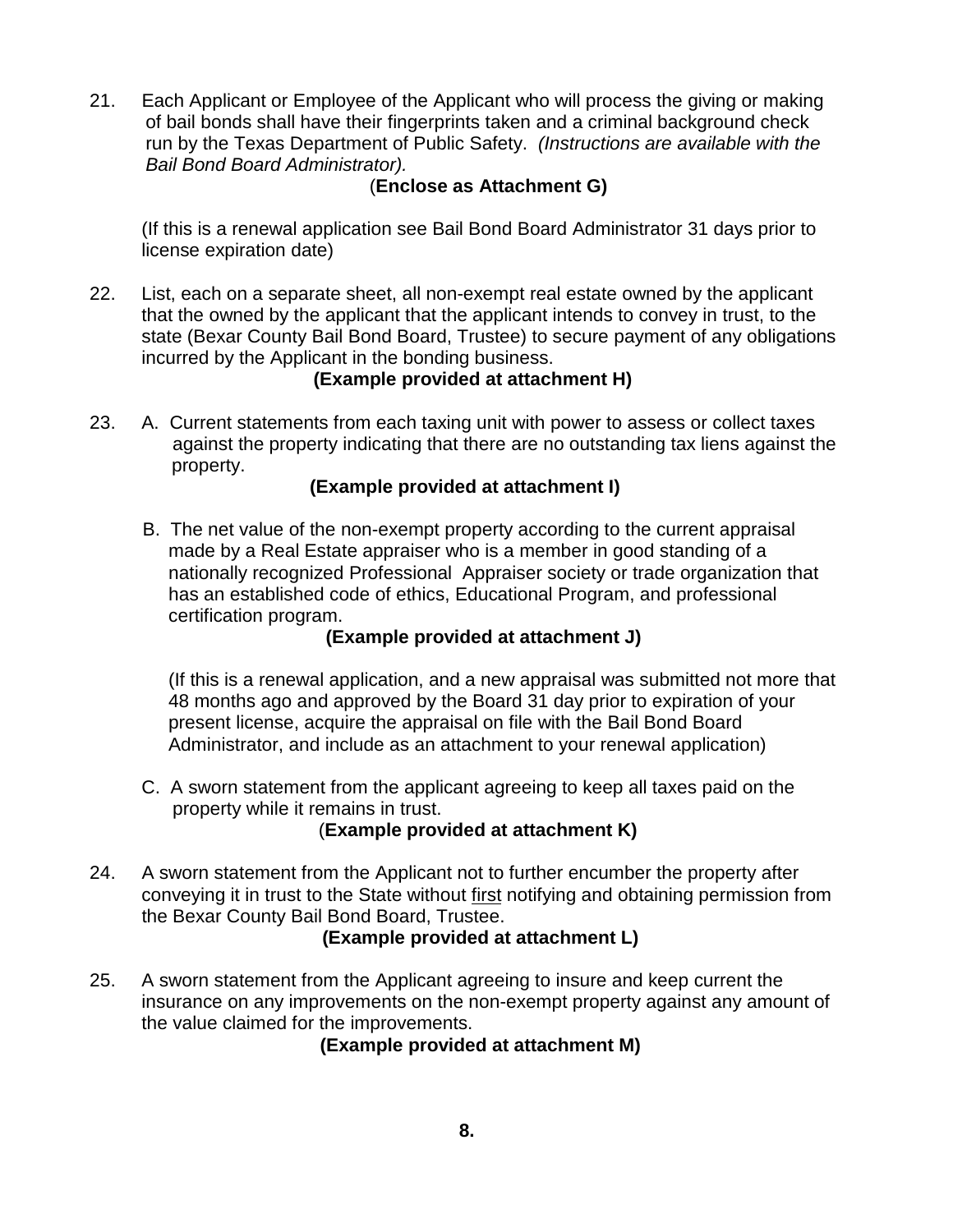- 26. A sworn statement:
	- A. Indication whether the Applicant is married.

# **(Example provided at attachment N)**

 B. If Applicant is married, attach a sworn statement from the spouse agreeing to transfer to the State (Bexar County Bail Bond Board, Trustee) as a part of the trust, the property being used as security for making bail bonds.

#### **(Example provided at attachment O)**

27. A sworn statement indicating the cash value of any certificate of deposit or cashier's check which the applicant intents to place on deposit with the County Clerk/Treasurer to secure payment of any obligations incurred by the Applicant in the bonding business.

#### **(Example provided at attachment P)**

28. A sworn declaration from the Applicant that he/she will comply with the provisions of Chapter 1704, Occupations Code, and the rules prescribed by the Bexar County Bail Bond Board.

#### **(Example provided at attachment Q)**

- 29. Upon notice from the Bexar County Bail Bond Board that the application has been tentatively approved, the applicant shall then:
	- A. Deposit with Bexar County Clerk/Treasurer, on a deposit warrant supplied by the Bexar County Clerk/Treasurer, a cashier's check made payable to the Bexar County Clerk/Treasurer, or a certificate of deposit made payable so that the Bexar County Clerk/Treasurer/Auditor is required to be present for payment, but in no event for less than Fifty Thousand Dollars (\$50,000.00) to be held in bail security fund, or:

# **(Example provided at attachment R)**

 B. Together with spouse execute in trust to the State of Texas (Bexar County Bail Bond Board, Trustee), a deed of trust for each parcel of non-exempt real property, which property shall be valued at the amount indicated on an appraisal by a qualified appraiser (qualifications listed at 23B) of the County in which the property is located, but in no less than Fifty Thousand (\$50,000.00) total valuation for all properties. The condition of the trust being that the property may be sold to satisfy any final judgment of forfeiture that may be made for bonds on which the licensee is surety after such notice upon such conditions as required by the Code of Criminal Procedure, in bond forfeiture cases. The deeds of trust are to be filed and recorded in the records of each County in which the property is located, and the applicant and the applicant shall pay the filing fee.

#### **(Form provided with your packet at attachment S)**